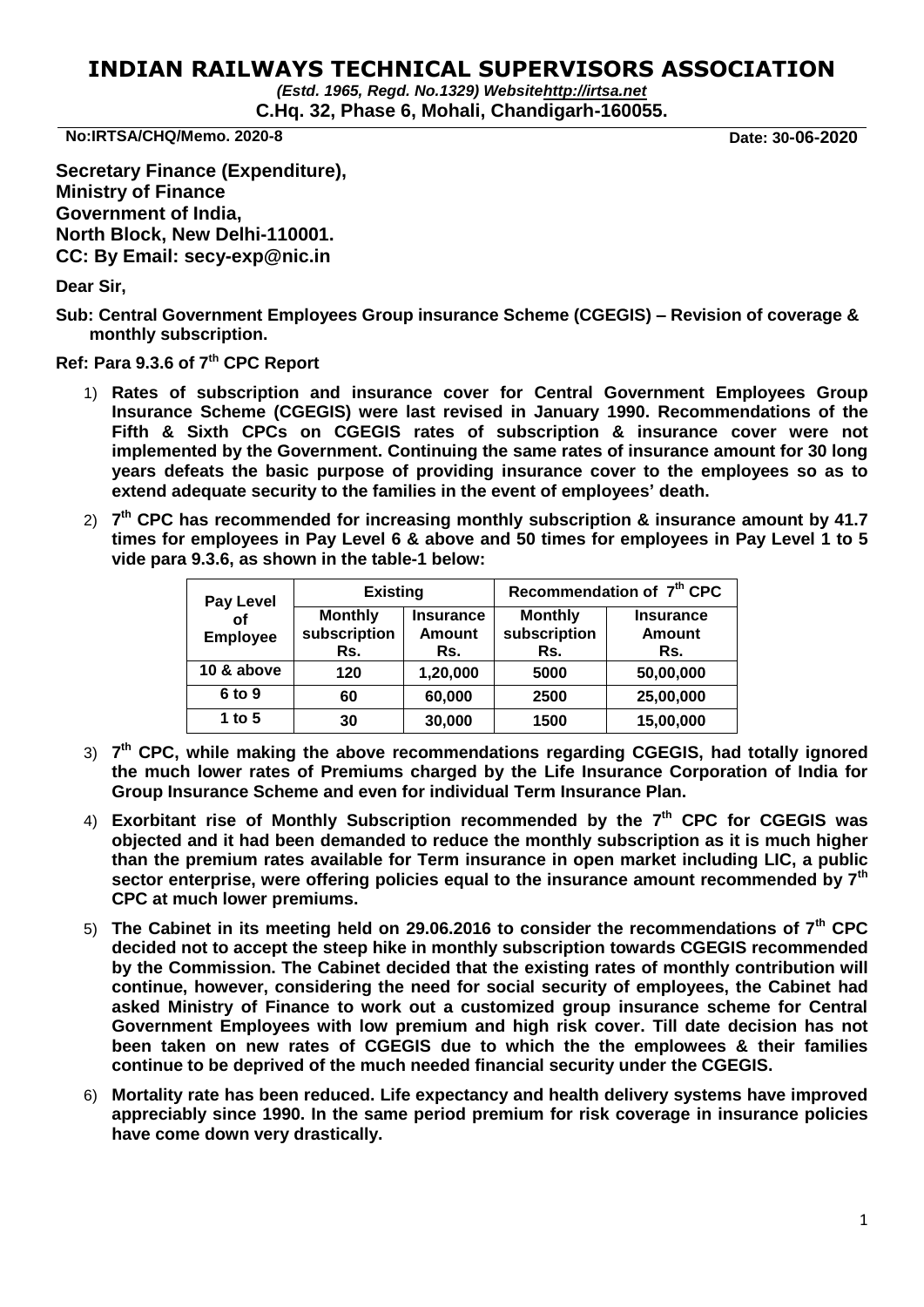- 7) **For 38.6 lakh sanctioned strength of Central Government employees covered in the CGEGIS, subscription for the insurance amount of Rs.50 lakh, Rs.25 lakh and Rs.15 lakh has to be much lesser than LIC's policies which are offered for individuals and for groups.**
- 8) **a) In LIC's Jeevan Amar Life Term Assurance Plan (UIN: 512N332V01), for the assured sum of Rs. 50 lakh at the entry age of 20 annual premium is Rs.4,356, at the entry age of 30 the annual premium is Rs. 6,952. (The sample illustrative premiums for Jeevan Amar life term assurance plan is attached as Annexure-I).**

**b) Even after adding for Saving Fund under CGEGIS @ 3 times of the above premium for Life Term Assurance Plan, the total amount of subscription for individual Term Assurance of LIC, it would be even less than half of the Subscription proposed by the 7 th CPC.** 

**c) Monthly subscription can be reduced by 20% when the said scheme is applied for more than 30 lakh employees as a Group as per details given in table-3 based on the Premium for Individual Term Insurance indicated in Table 2 below:-**

9) **Table-2: Monthly subscription in proportion to LIC Jeevan Amar Life Term Assurance Plan:**

| Pay Level of<br><b>Employee</b> | <b>Insurance</b><br>Amount<br>Recommen<br>ded by $7th$<br><b>CPC</b><br>Rs. | Proposed monthly subscription for<br><b>CGEGIS</b><br>(In proportion to LIC's<br>Jeevan Amar Term Assurance Plan) (#)<br><b>Insurance</b><br><b>Savings</b><br>Total<br><b>Fund (75%)</b><br><b>Monthly</b><br><b>Fund</b><br><b>Subscription</b><br>(25%)<br>(##)<br>Rs.<br>Rs.<br>Rs. |      | Correspond-<br>ing SA<br>(Savings)<br>For 30 years of<br>service @8%<br>annual interest<br><b>Monthly</b><br>compounding |           |
|---------------------------------|-----------------------------------------------------------------------------|-----------------------------------------------------------------------------------------------------------------------------------------------------------------------------------------------------------------------------------------------------------------------------------------|------|--------------------------------------------------------------------------------------------------------------------------|-----------|
| Level 10 & above                | 50,00,000                                                                   | 600                                                                                                                                                                                                                                                                                     | 1800 | 2400                                                                                                                     | 27,02,331 |
| Level 6 to 9                    | 25,00,000                                                                   | 300                                                                                                                                                                                                                                                                                     | 900  | 1200                                                                                                                     | 13,51,165 |
| Level 1 to 5                    | 15,00,000                                                                   | 200                                                                                                                                                                                                                                                                                     | 600  | 900                                                                                                                      | 9,00,777  |

*(#) Based on entry age of 30 years for Individual Term Insurance. (Premium amount rounded off to next hundred Rs.) (##) 7th CPC recommended a ratio of 75:25 for savings fund to insurance fund.*

10) **Table-3 Monthly subscription for Group Insurance @ 20% lesser than subscription charged by LIC for Individual Life Term Assurance (as per table-2) plus savings Fund in the ratio 25:75**

| Pay Level of<br><b>Employee</b> | <b>Insurance</b><br>Amount<br><b>Recommen</b><br>ded by $7th$<br><b>CPC</b><br>Rs. | <b>Insurance</b><br><b>Fund</b><br>(25%)<br>Rs. | Proposed monthly subscription for<br>CGEGIS - (20% less than LIC's<br>Jeevan Amar Term Assurance Plan's<br>premium) (#)<br><b>Savings</b><br><b>Total</b><br><b>Monthly</b><br><b>Fund</b><br><b>Subscription</b><br>$(75%)$ $(##)$<br>Rs.<br>Rs. |      |           |
|---------------------------------|------------------------------------------------------------------------------------|-------------------------------------------------|---------------------------------------------------------------------------------------------------------------------------------------------------------------------------------------------------------------------------------------------------|------|-----------|
| Level 10 above                  | 50,00,000                                                                          | 480                                             | 1440                                                                                                                                                                                                                                              | 1920 | 21.61,865 |
| Level 6 to 9                    | 25,00,000                                                                          | 240                                             | 720                                                                                                                                                                                                                                               | 960  | 10,80,932 |
| Level 1 to 5                    | 15,00,000                                                                          | 160                                             | 480                                                                                                                                                                                                                                               | 640  | 7,20,621  |

11) **OUR PROPOSALS:U a) Table-4, For the sum assured recommended by 7th CPC the following rates of Monthly subscription @ 20% less than the Premium for Individual Term Insurance plus Savings Fund as derived in table-3 above are proposed,**

| Pay Level of<br><b>Employee</b> | <b>Insurance</b><br><b>Amount</b><br>Recommended<br>by $7th$ CPC<br>Rs. | Proposed monthly subscription for CGEGIS @ 20% less<br>than LIC's Jeevan Amar Term Assurance Plan's premium)<br>Total<br><b>Savings Fund</b><br><b>Insurance</b><br><b>Monthly Subscription</b><br><b>Fund (25%)</b><br>(75%)<br>Rs.<br>Rs.<br>Rs. |      |      |  |
|---------------------------------|-------------------------------------------------------------------------|----------------------------------------------------------------------------------------------------------------------------------------------------------------------------------------------------------------------------------------------------|------|------|--|
| Level 10 & above                | 50,00,000                                                               | 480                                                                                                                                                                                                                                                | 1440 | 1920 |  |
| Level 6 to 9                    | 25,00,000                                                               | 240                                                                                                                                                                                                                                                | 720  | 960  |  |
| Level 1 to 5                    | 15,00,000                                                               | 160                                                                                                                                                                                                                                                | 480  | 640  |  |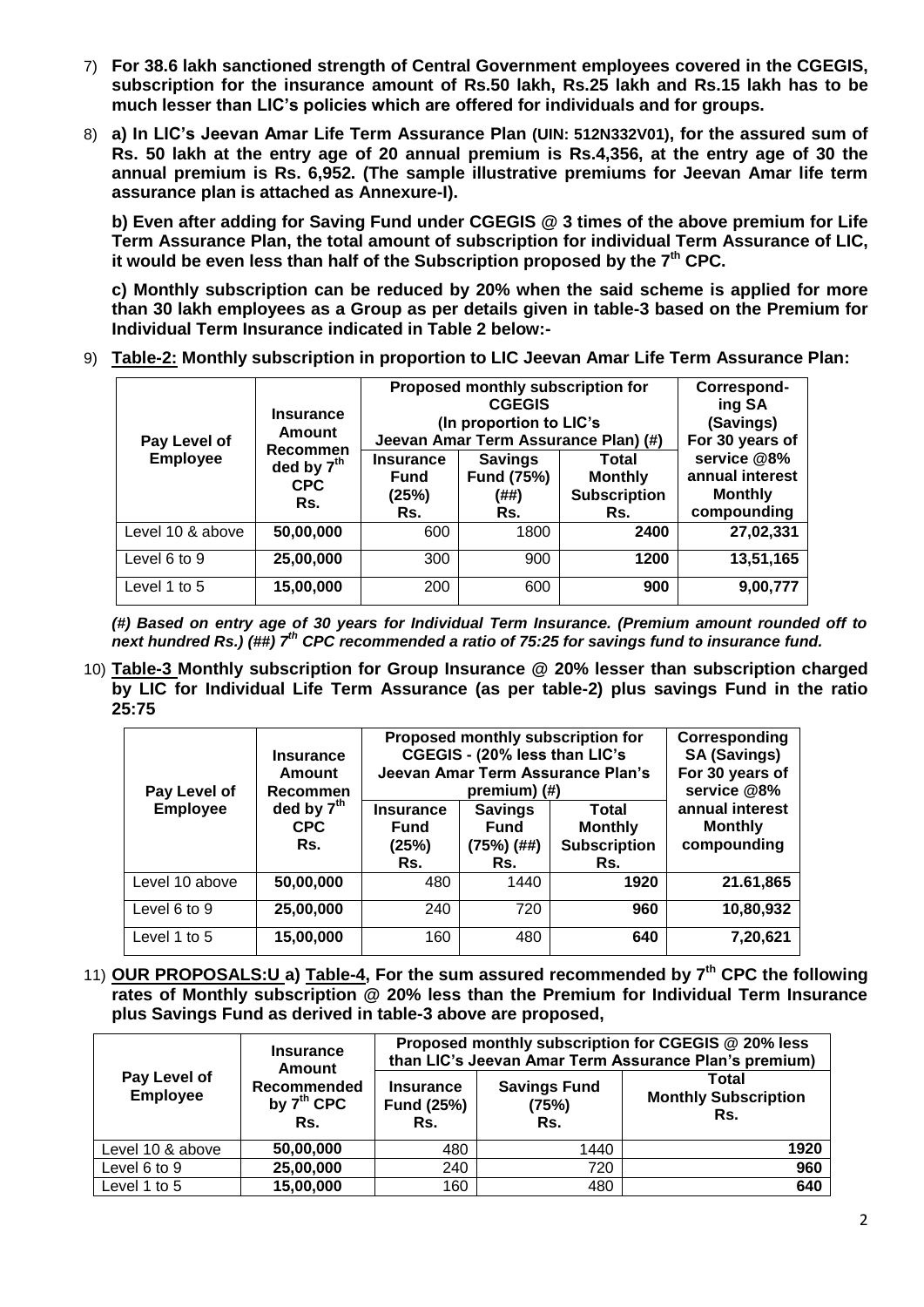- **11.b) Monthly subscriptions of Rs.1920, Rs.960 and Rs.640 for Sum Assured of Rs. 50 lakh, 25 lakh and 15 lakh for the Levels 10 & above, Level 6 to 9 and Level 5 and below respectively of the 7th Pay Commission and payable to the family of the deceased employee in case of an employee's death.**
- **11.c) Ratio of the Insurance Fund and Saving Fund should be 25% : 75% respectively.**
- **11.d) In case of retirement, employees be paid a maturity benefit in proportion to the subscription, length of service and applicable interest rates.**

**Hoping for a favorable consideration and early decision; with kind regards,** 

**Yours truly,**

**(Harchandan Singh) General Secretary, IRTSA**

*Copy for Information with a request to please consider and recommend our submissions:*

- i) Secretary, Department of Personnel & Training, Govt of India, North Block, New Delhi-110001. (secy\_mop@nic.in)
- ii) Chairman Railway Board, Rail Bhavan, New Delhi-110001 (crb@rb.railnet.gov.in)
- iii) Secretary Staff Side, JCM. NC, 13, Feroze shah Road, New Delhi. (nc.jcm.np@gmail.com)